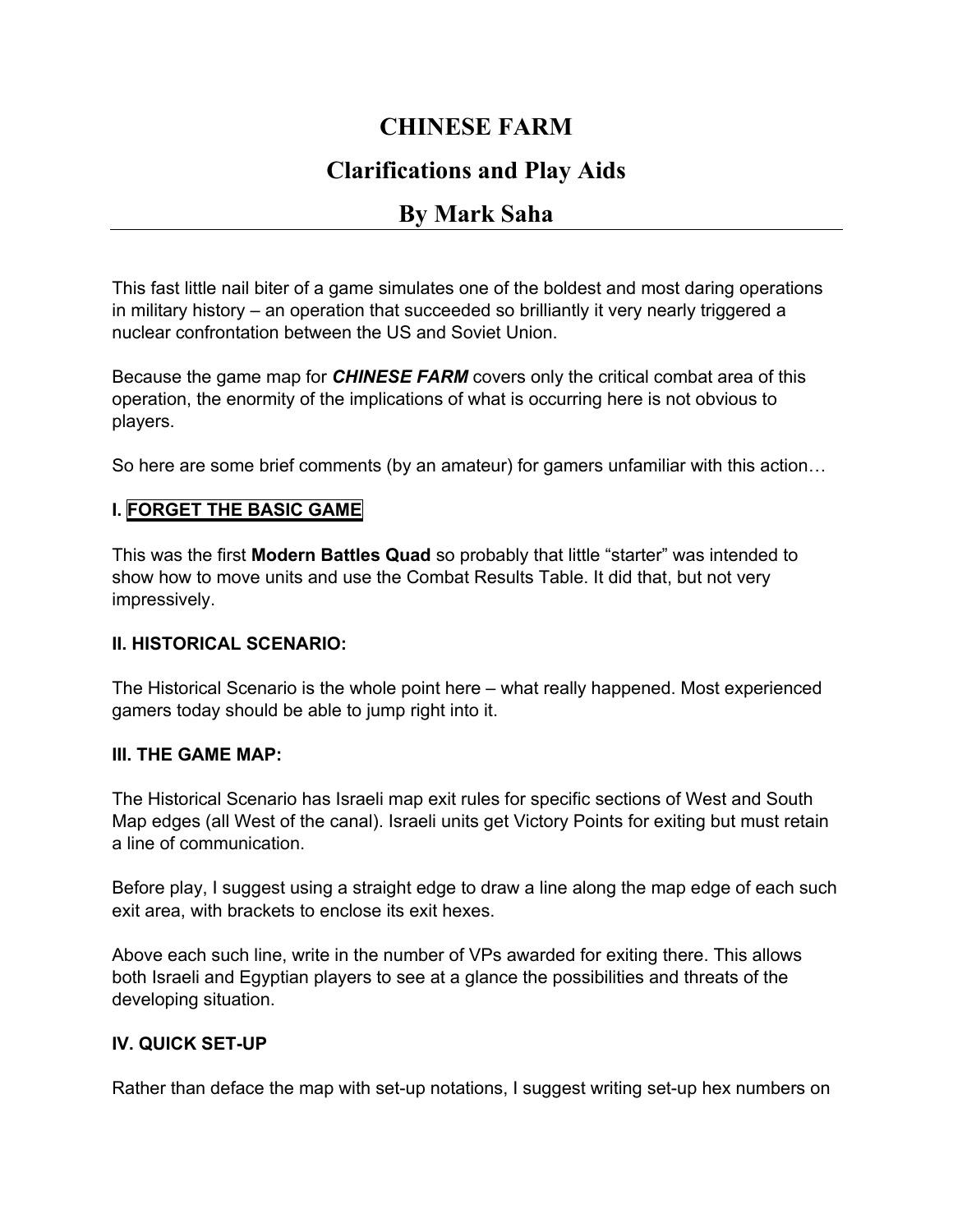backs of units with a fine point black indelible ink pen.

There are three scenarios, so place three set-up numbers on back of unit from top to bottom (even if set-up is same in each): First scenario set-up is always at top, second scenario in middle, and third scenario last.

If a unit does not appear in a scenario, place a "—" in it's space. If it arrives as a reinforcement, place the arrival turn there as "T6".

When setting up for play, both players simply invert all their units. Remove those that are not used,and set reinforcements aside. Remaining units are placed on map in proper hexes. Reinforcements are placed on arrival turn on Turn Track.

### **SET UP HISTORICAL SCENARIO ON MAP**

Notice how different it is from the Basic Game. That Egyptian 2nd Army's right flank is dangling in mid-air near the lakes….

# **V. QUICK HISTORY: WHAT'S GOING DOWN HERE**

The 1973 Yom Kippur war began with surprise attacks by Syria and Egypt. Israel's 300,000 troops were outnumbered by Egypt's 650,000 and Syria's 150,000.

The Syrian offensive was most critical as it immediately threatened Israel. This was stabilized first after some furious battles (depicted in the companion GOLAN game).

The Sinai desert acted as an Israeli buffer in the west, but two Egyptian armies successfully crossed the Suez there.

The CHINESE FARM game map shows ONLY the area of the Egyptian 2nd army crossing in north Sinai.

Off this map, to the south of the Bitter Lakes, the 3rd Egyptian army was also across and drove east for the Mitla Pass. Israeli tanks were nastily surprised by the potency of Egyptian infantry wire-guided missiles. But the Egyptians were defeated in a furious tank battle for Mitla Pass.

That still left Israel confronted with the problem of two large Egyptian armies facing them in the Sinai.

Israeli intelligence realized – obvious at a glance at the Historical set-up -– that Egyptian 2nd and 3rd Armies had carelessly failed to close the gap between them created by the Bitter Lakes.

Sharon's Israeli Reserve Division was assigned a daring attempt to exploit that gap and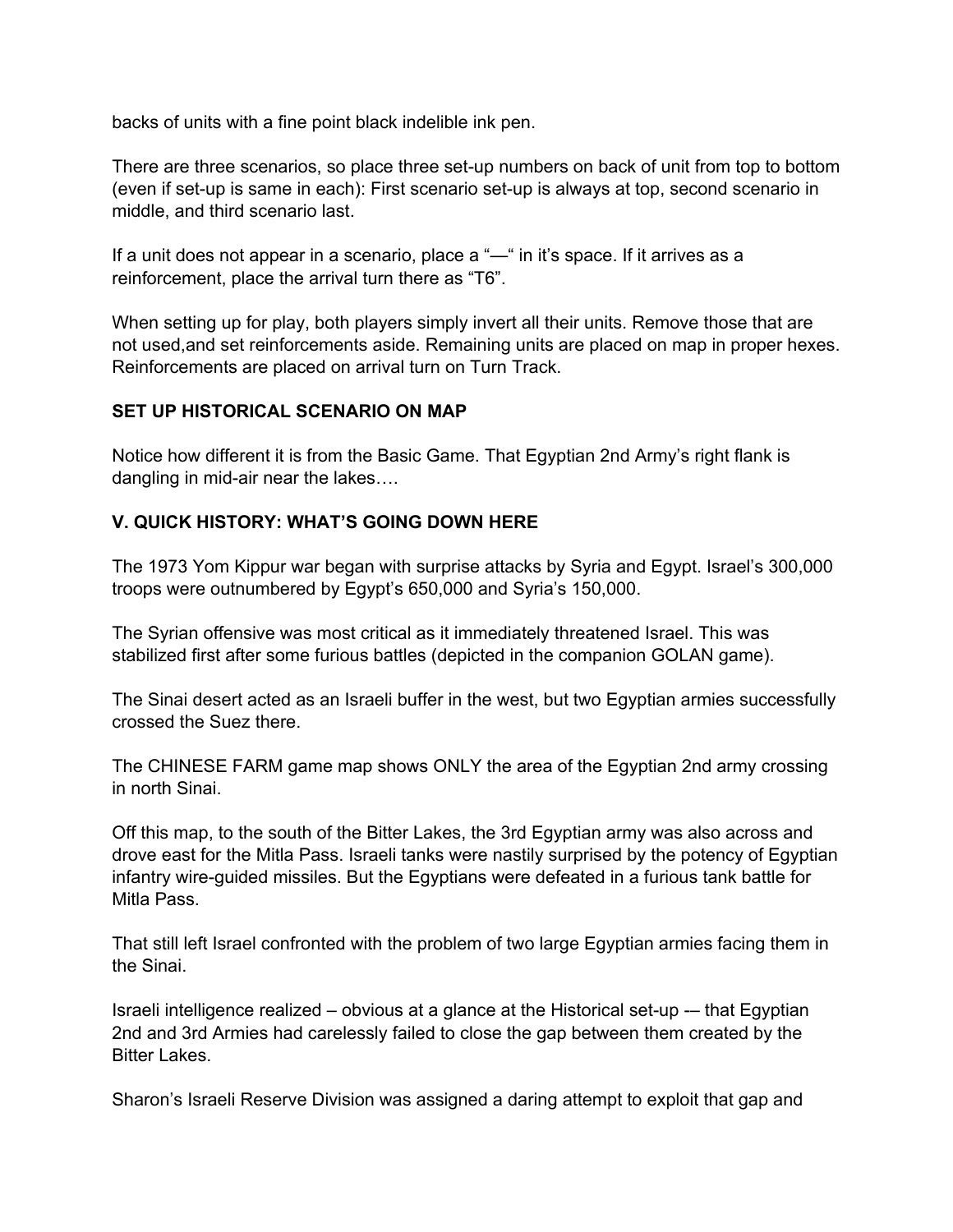thrust into Egypt, forcing the Egyptian armies to withdraw.

# **VI. HOW THE GAME PLAYS OUT:**

The Historical Scenario opens with that Egyptian right flank dangling carelessly… and Israelis move first.

Israelis on the first turn can hit this flank from front and rear, turning it back. Meanwhile the Israeli bridge unit moves forward to the canal.

Amazingly, both Egyptian armies were historically slow to react to this move.

Thus by scenario rules 2nd Army is forbidden to attempt immediate withdrawal across the canal.

3rd Army sent some force from the south to pinch off Sharon's drive in cooperation with 2nd Army in north. But what arrives from south is too little too late….

Israelis should quickly establish a bridgehead across the canal. While Israeli Bren's Division chews into 2nd Army.

# **VII. THE AIR WAR – TACTICAL HINTS**

The previous reviewer wondered why SAMs score points against Israel air, but air suffers no actual losses.

SPI explained that in '73 the desperate Israelis ruthlessly replaced air losses immediately and persisted in attacking their targets at full strength. Their losses were real and hurt, and could not be sustained forever, but in the short run there was no noticeable reduction in Israeli air ferocity.

### **AIR WAR PLAY HINTS:**

I suggest players use actual air chits (with silhouettes), which are easier to keep track of than abstract points. Each such chit is simply worth one air strike factor.

In CHINESE FARM (unlike GOLAN) it's seldom worth while for Israeli air to attempt suppression of SAMs. There are too few air units available, and they are critically needed either for soak-offs or to raise critical attack differentials in the opening battles.

The only exception to this is suppression of Egyptian mobile SAMs east of Suez -- in the "2nd Army pocket" in the Sinai. These units have high Victory Point value, and suppression renders them immobile and unable to withdraw across the canal to safety. If kept immobilized, Israeli Bren division will eventually eliminate them in ground assaults.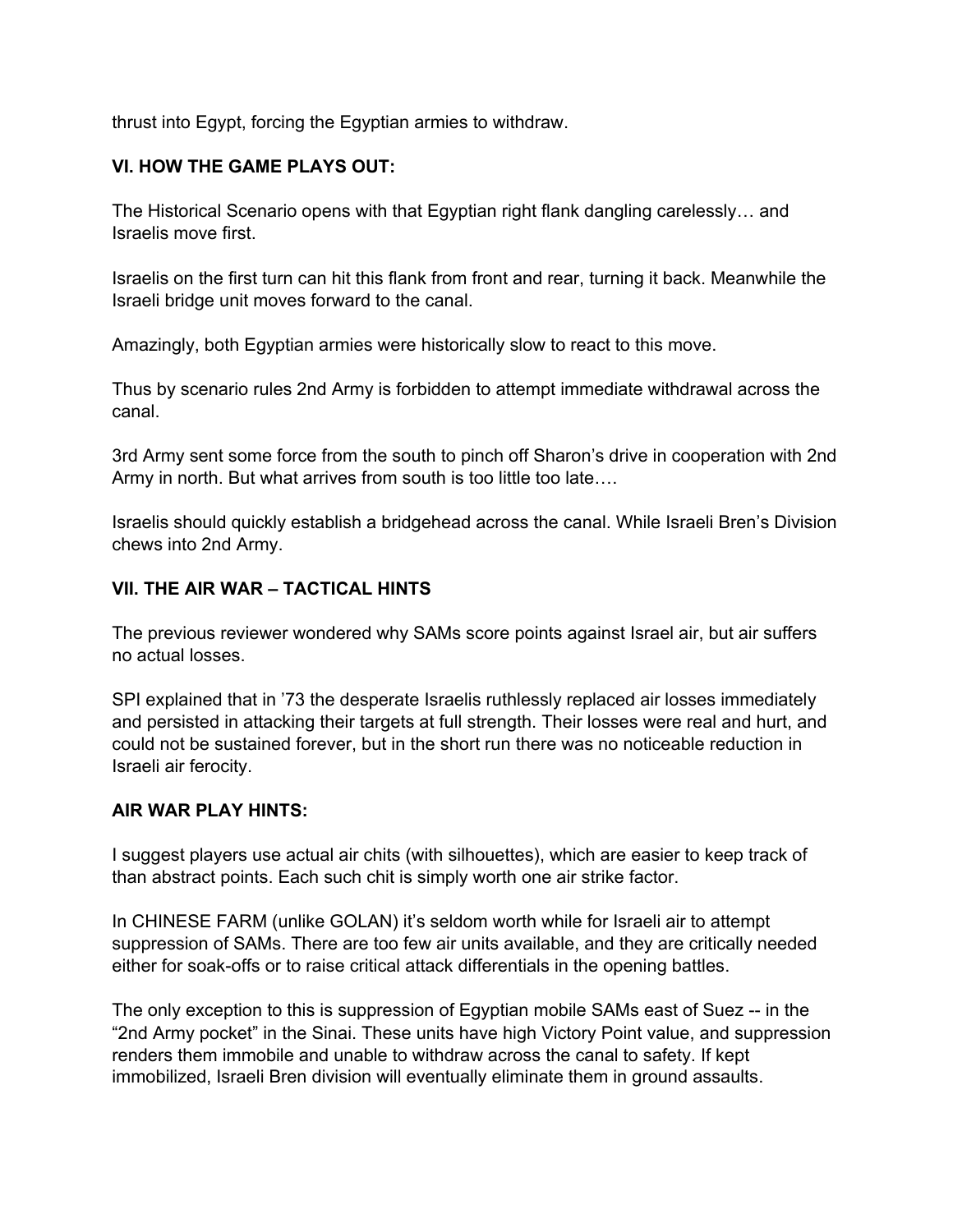NOTE: SAM suppression occurs in Strategic Phase, and air units used for that are unavailable in the following Game-Turn.

Air units not used for SAM suppression may be used for ground attack/support in Israeli Turn AND for FPF in Egyptian Turn.

### **AIR POINT CLARIFICATION**

Air points (when not used for SAM suppression) are treated exactly the same as artillery combat factors but with unlimited range. Offensively, one air factor can be used to soak-off (diversionary attack) a ground unit, and any number may be added to a ground attack to increase the CRT differential. Defensively the same air points can be used for FPF anywhere on the map.

### **VIII. 3RD EGYPTIAN ARMY IN THE BAG**

Meanwhile, across the canal in Egypt, Sharon's bridgehead expands, wiping out the immobile SAMs and approaching Ismailia. Taking that city is tricky, since approaching units trigger its militia reserves – unless you calculate an assault "on the fly" [move Israeli assault force to just outside "militia trigger range; next turn dash into town from there and occupy key hexes before militia reacts.

The town may be too congested with 2nd Army refugees to accommodate militia or waste time on attack. It's victory points are tempting, and trying for the city is fun -- but the Israeli does better going south.

So whether to attempt Ismailia depends on the situation and player's temperament. But historically the priority should be protecting Sharon's thrust south -- and the huge victory points to be gained exiting the south edge map.

Historically, Sharon's brigade cleared out the immobile SAMs but did not approach Ismaelia [see Wikipedia map linked below].

He then set up a defensive screen to protect his bridge against an Egyptian drive from Ismaelia.

The remainder of Sharon's division protected his line of communication and successfully exited a force at the south map edge. This isolated Egyptian 3rd Army from the rear, preventing its withdrawal from Sinai.

### **IX. SUPERPOWER CONFRONTATION: SOVIETS VS U.S.**

Egyptian 3rd was pocketed between Israeli Mandler's Division in Sinai and Sharon's brigades in Egypt in rear.